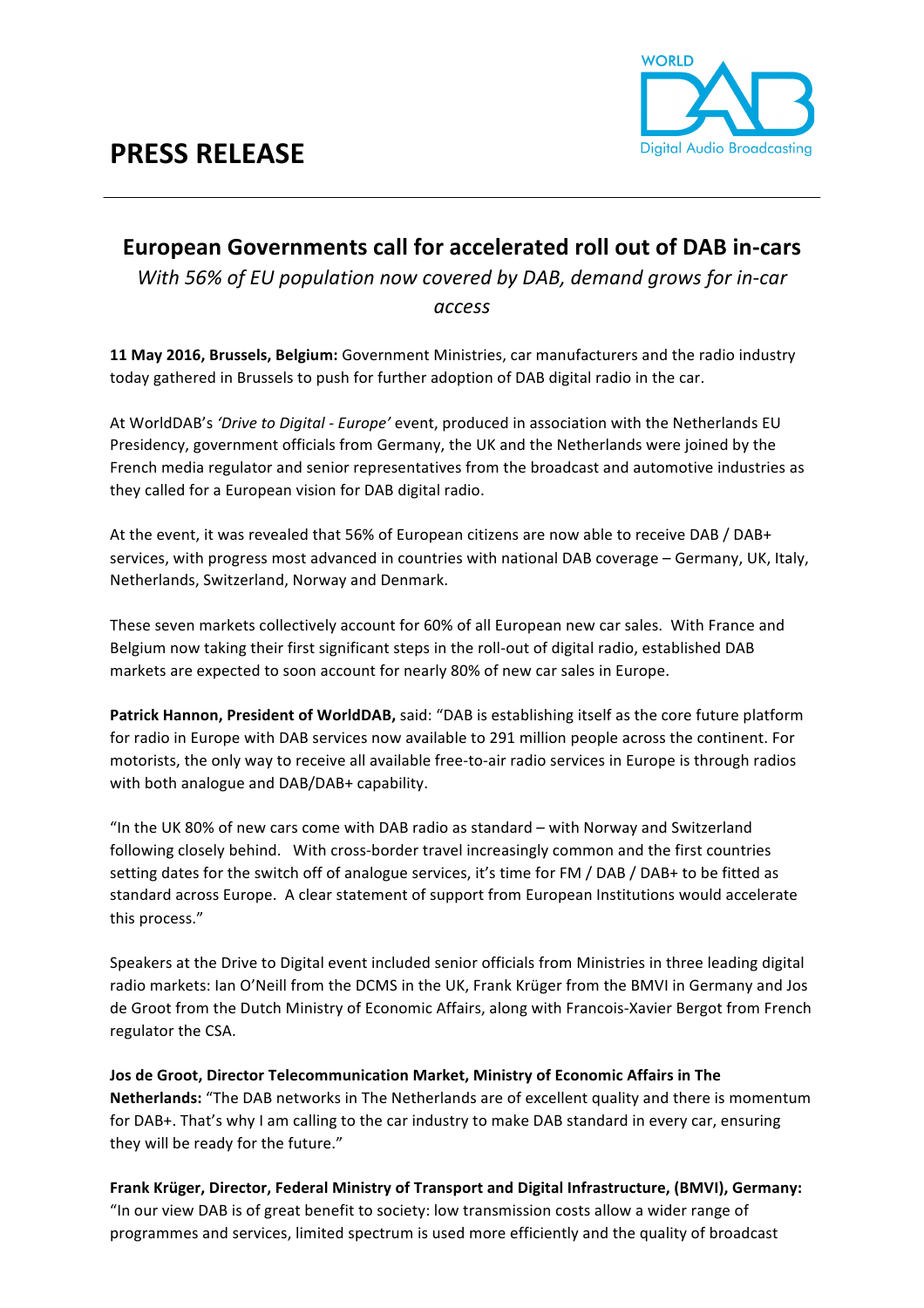signals is improved by digital transmission. Furthermore, broadcasting vital, high quality traffic information via DAB can make a decisive contribution to increasing transport efficiency and reducing the number of traffic fatalities."

**Ed Vaizey, Minister for Culture and the Digital Economy, United Kingdom:** "UK Government is committed to rolling out DAB digital radio, and Britain is leading the way with around 80% of new cars already featuring DAB. A wider variety of stations and better reception are just some of the benefits of having DAB digital radio and we'd like to see it adopted as widely as possible. Rollout across Europe is an important next step and will require close collaboration between government and industry, which is why events like today's are so important."

François-Xavier Bergot, Deputy Head of Radio Directorate, Conseil Supérieur de l'Audiovisuel **(CSA), France:** "When the CSA decided on the new schedule for DAB+ rollout, one of its aims was to give perspectives to players including the automotive industry, as listening in the car is a key factor for the success of DAB+."

Speakers from Audi and Fiat also explained the reasons they are now fitting DAB in more models across Europe.

Robbert Van Den Heuvel, Communication Manager at Fiat Chrysler said: "Fiat Chrysler Automobiles was one of the first to implement DAB+ in its cars, as part of our commitment to offer innovative products with a high standard of quality. We are working closely with both suppliers and broadcasters to further develop the technology and see it as a key part of the entertainment systems for our cars."

Helen Boaden, Director of Radio at The BBC and President of the European Digital Radio Alliance and Mike Hawes, CEO of the Society of Motor Manufacturers & Traders (SMMT) both made clear their support for measures which would accelerate the roll-out of digital radio in cars.

Helen Boaden, Director of BBC Radio and President of the newly formed European Digital Radio Alliance, said: "We created the Alliance because we recognise that broadcasters need to work together across Europe to make sure listeners get the best from digital radio technology. Nowhere is that more important than in the motor car where radio is both essential entertainment and a vital source of information for millions of people on the move every day. We want both the car industry and regulators to understand the Alliance's commitment to making DAB the preferred choice of consumers across the European market."

Mike Hawes, SMMT Chief Executive, said, "With increasing numbers of DAB-enabled vehicle models on the market, and new car registrations at record levels, more car owners than ever before are now able to tune into digital radio while they drive. While vehicle manufacturers have already shown they are committed to the digital revolution, the setting of a confirmed switch to digital date by government would considerably accelerate conversion of existing vehicles in use. This remains a sizeable job and, consequently, a significant opportunity for the aftermarket."

## **Notes to editors**